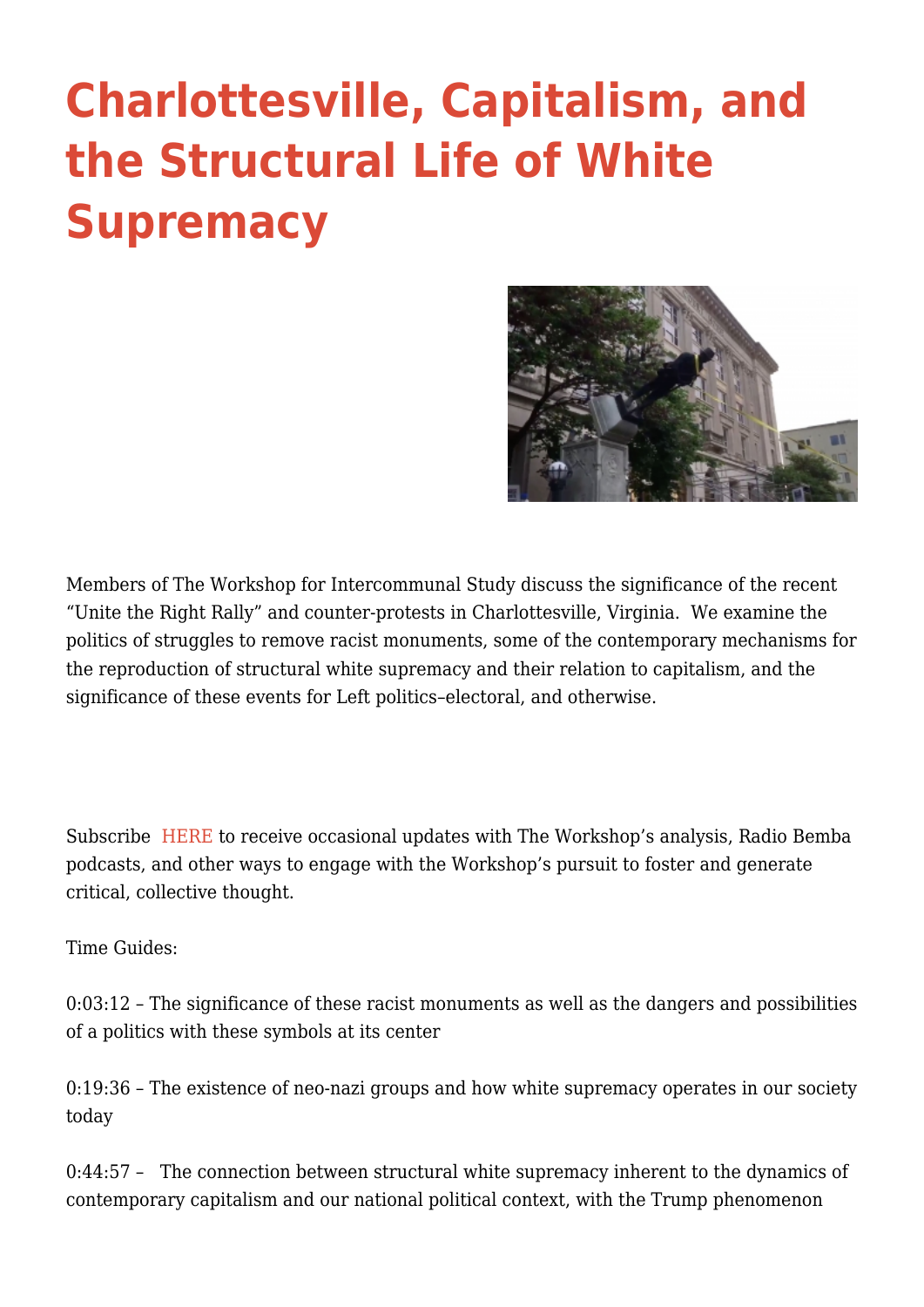and the imploding Democratic Party.

1:01:03 – What is the strategy of the Left to end white supremacy and confront capitalist collapse?

## **[Eric Cheyfitz: The Disinformation](https://intercommunalworkshop.org/eric-cheyfitz-the-disinformation-age/) [Age](https://intercommunalworkshop.org/eric-cheyfitz-the-disinformation-age/)**



"My meaning of disinformation is a real historical break in political discourse so that what begins to happen – and it is reflexive rather than conscious or planned by any particular entity – is that another history starts to emerge which itself is detached from actual history. That [detached] history takes hold and becomes the status quo in a particular nation state… What ultimately happens is that there is no longer a political vocabulary to deal with political realities, so consequently, problems can't be solved. And the status quo, which is increasingly an unequal status quo, is exacerbated. And that's where we are. We have intense income inequality in this country [the U.S] that is not being dealt with; we have